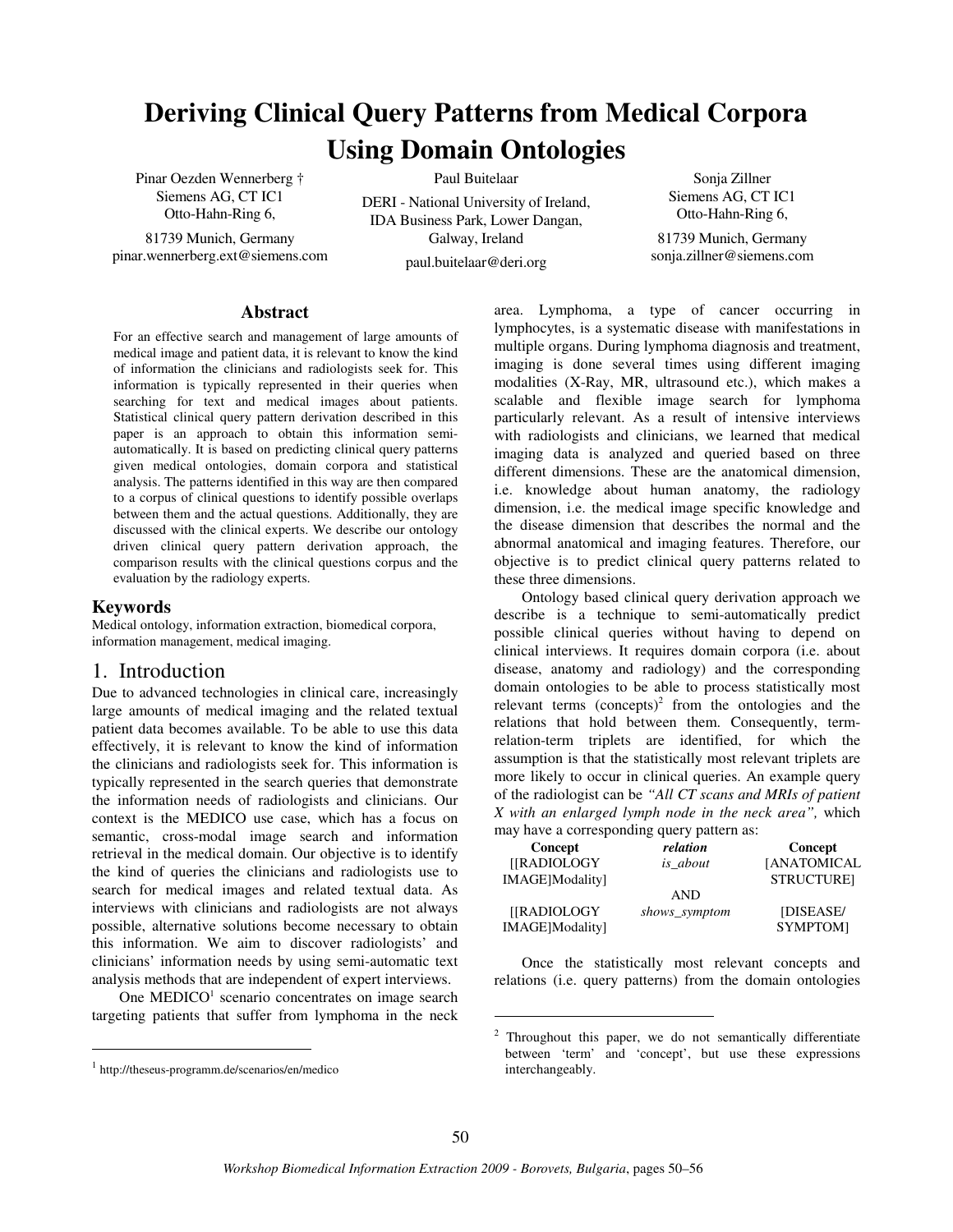are identified, they are compared against a corpus of actual clinical questions to discover overlaps. Additionally, they are presented to the experts for evaluation. The contribution of this paper is to describe these two tasks, i.e. the clinical query derivation approach and the comparison to the clinical questions corpus. We also report on the assessment of the clinical experts. The rest of this paper is organized as follows. Next section discusses related work. Then materials and methods used are introduced and the clinical query derivation approach is explained in detail. This is followed by the discussion of the results of comparing the query patterns with the clinical questions corpus. The clinical experts' assessment is reported followed by conclusion and future directions.

## 2. Related Work

Clinical query derivation can be viewed as a special case of term-relation extraction. Related approaches from the medical domain are reported by Bourigault and Jacquemin [2] and Le Moigno et al. [9] which, however, are independent of medical image semantics.

Price and Delcambre [11] propose to model the clinical queries as binary relations on query topics (e.g. relation (topic1, topic2)). The relations in the queries are then matched against relations in the documents. In their extended model [12] the 'semantic components', which are terms and expressions characteristic for certain types of documents, are used as arguments to the same query relations (e.g. relation(semantic component1, semantic component 2)). Later, the semantic components are used as mediators to map two Web-based document collections to certain generic clinical query patterns [13].

In our work, we also share the view of representing clinical queries as concept-relation patterns. The major difference is, however, the distinct goals and the techniques used. The semantic components model is developed for an improved medical information retrieval scenario, where for any given relation the goal is to identify medical text documents relevant to clinical questions with an optimal ranking. Our goal, however, is to be able to discover those relations as we assume that they will take us to the actual clinical queries of the clinicians and radiologists. To achieve this goal we use semantic sources such as ontologies and statistical analysis. Allen et al. [1] share the same goal with us in predicting some of users' information needs in the form of clinical questions, however, they do empirical research based on observing clinicians and on conducting surveys. Zeng and Cimino [14] assume that the information needs (i.e. the clinical queries) are already identified, so they develop applications within the InfoButtons [6] project that can be integrated into clinical information systems. Once the information need is identified, for example further information about a specific term like 'X-Ray' from a radiology report, it is mapped to

generic question templates as well as to terminological resources such as the UMLS<sup>3</sup>, MED<sup>4</sup> etc. A set of questions triggered by this term are then presented to the user to select. The user, i.e. the clinician or the radiologist, can thus explore the returned results, such as documents or Web resources, which are matched by the template of the question he selected. Again the most significant difference between this work and ours is that the former assumes that the clinical queries or at least their components are already identified, whereas our objective is first to identify the queries (or their components) based on ontologies and statistical analysis.

Related work on biomedical data sets and corpora include ' $i2b2$ <sup>5</sup> on clinical data and the GENIA<sup>6</sup> corpus. All these corpora have been designed to extract terms and their interrelations as described in [4]. This is the approach which we also follow with our query pattern derivation technique. These resources mainly concentrate on one domain such as genes or clinical reports. In contrast, the corpora that are established for this work i.e. the statistical analysis of ontology concepts and subsequent relation extraction, are designed to provide a common viewpoint of diseases, anatomy and radiology. Finally, there has been work on collecting clinical questions gathered from healthcare providers in clinical settings, which are available online under the Clinical Questions Collection<sup>7.</sup> This is also the resource we used to create the clinical questions corpus to evaluate the clinical query patterns. In our questions corpus, we additionally converted them to a special XML format and annotated them with part-of-speech information for subsequent linguistic processing.

# 3. Materials and Methods

The diagnostic analysis of medical images typically concentrates around three questions (a) what is the anatomy? (b) what is the name of the body part? (c) is it normal/abnormal? Therefore, when a radiologist looks for information, his search queries most likely contain terms from various information sources that provide knowledge about human anatomy, radiology and diseases. Four ontologies that address the questions above become relevant for our purposes. These are Foundational Model of Anatomy<sup>8</sup> (FMA), Radiology Lexicon<sup>9</sup> (RadLex), International Statistical Classification of Diseases and Related Health Problems  $(ICD)^{10}$  and NCI Cancer

j

<sup>3</sup> http://www.nlm.nih.gov/research/umls/

<sup>4</sup> http://med.dmi.columbia.edu/construc.htm

<sup>5</sup> https://www.i2b2.org/NLP/

<sup>&</sup>lt;sup>6</sup> http://www-tsujii.is.s.u-tokyo.ac.jp/GENIA

<sup>7</sup> http://clinques.nlm.nih.gov/JitSearch.html

<sup>8</sup> http://sig.biostr.washington.edu/projects/fm/FME/index.html

<sup>&</sup>lt;sup>9</sup> http://www.rsna.org/radlex

<sup>10</sup>ftp://ftp.cdc.gov/pub/Health\_Statistics/NCHS/Publications/ICD9- CM/2007/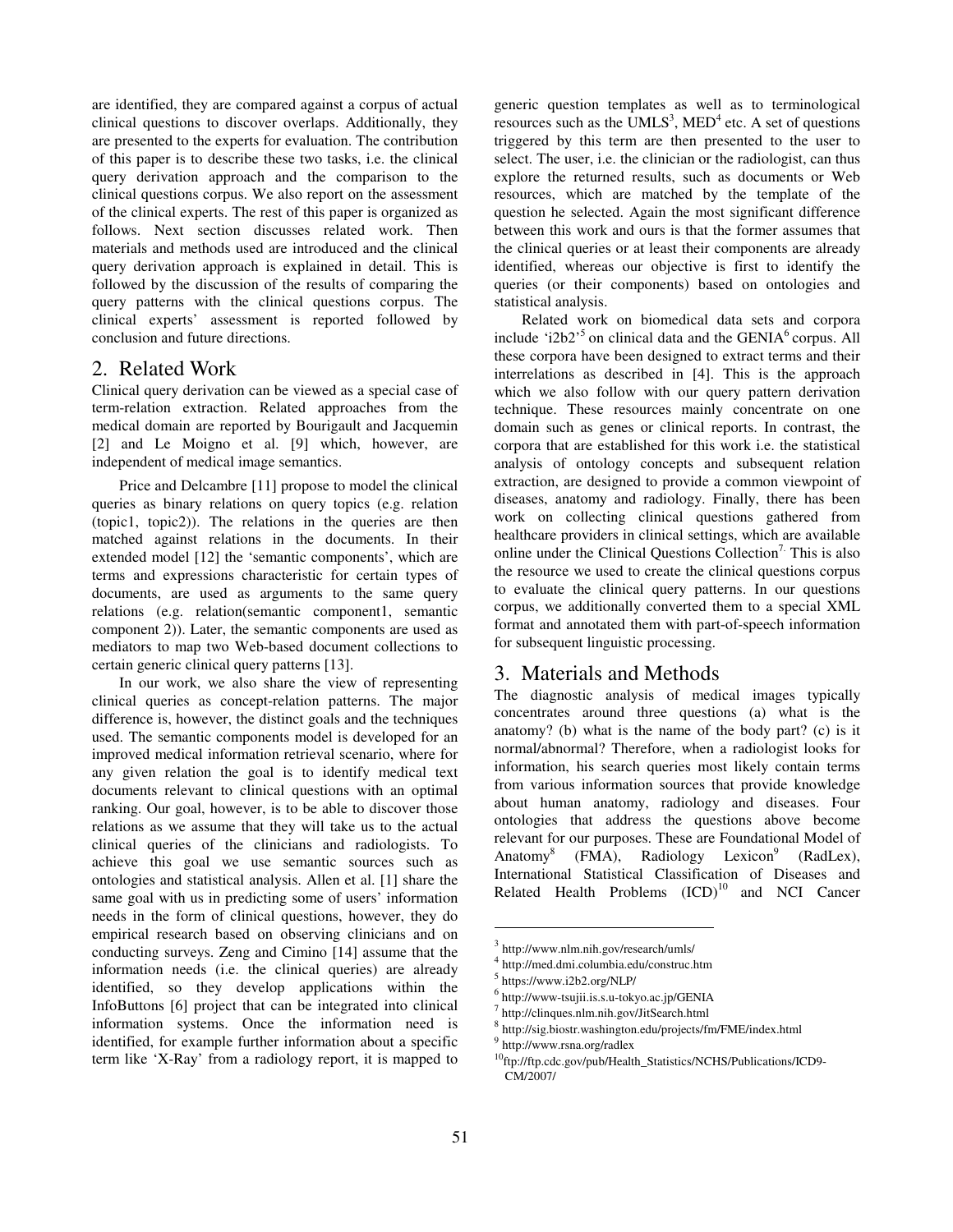Thesaurus $11$ . Each ontology that contains knowledge from its representative domain (i.e. anatomy, radiology or disease) is accompanied by a corresponding domain corpus. Additionally, the lymphoma corpus based on  $PubMed<sup>12</sup>$ abstracts on lymphoma provides more use case as well as domain specific insights. Finally, the clinical questions corpus serves as a basis for evaluating the statistically most relevant (therefore assumed to be most likely queried) concepts from the ontologies.

#### **3.1 Terminological Sources**

*Foundational Model of Anatomy (FMA)* ontology is the most comprehensive machine processable resource on human anatomy. It covers 71,202 distinct anatomical concepts (e.g., 'Neuraxis' and its synonym 'Central nervous system') and more than 1.5 million relations instances from 170 relation types. In addition to the hierarchical is-a relation, concepts are connected by seven kinds of part-of relationships (e.g., 'part of', 'regional part of' etc.) We refer to the version available in February 2009. The FMA can be accessed online via the Foundational Model Explorer<sup>.</sup>

*The Radiology Lexicon (RadLex)* is a controlled vocabulary developed and maintained by the Radiological Society of North America (RSNA) for the purpose of uniform indexing and retrieval of radiology information including medical images. RadLex contains 11962 terms (e.g. 'Schatzki ring' and its synonym 'Lower esophageal mucosal ring') related to anatomy pathology, imaging techniques, and diagnostic image qualities. The terms are organized along several relationships hence several hierarchies. Examples of radiology specific relationships are 'thickness of projected image' or 'radiation dose'. We refer to the version available in February 2009.

*The International Classification of Diseases, Ninth Revision (ICD-9 CM)* is a collection of codes classifying diseases, signs, symptoms, abnormal findings and it is published by the World Health Organization  $(WHO)^{13}$ . An example is 'Lymph nodes of head, face, and neck' classified under *Neoplasms* (140-249). We extracted a subset of ICD-9 CM codes that also have a corresponding term in the RadLex and in the FMA ontology, for example 'Renal artery' and 'Uterine artery'.

*The National Cancer Institute Thesaurus (NCI)* is a standard vocabulary for cancer research. It covers around 34.000 concepts from which 10521 are related to *Disease*, *Abnormality*, *Finding*, 5901 are related to *Neoplasm*, 4320 to *Anatomy* and the rest are related to various other categories such as *Gene*, *Protein*, etc. Every concept has one preferred name (e.g., 'Hodgkin Lymphoma') and additional 1,207 concepts have a total of 2,371 synonyms (e.g., 'Hodgkin Lymphoma' has synonym 'Hodgkin's

j

Lymphoma', 'Hodgkin's disease' and 'Hodgkin's Disease'). We refer to the version from February 2009.

# **3.2 Data**

*The anatomy, radiology and disease corpora* based on Wikipedia were constructed from the Anatomy, Radiology and Diseases sections of Wikipedia. Actual patient records would have been the first choice, but due to strict anonymization requirements they are difficult to obtain. Thus, Wikipedia corpora served as an initial step. To set up the three corpora the related web pages were downloaded and a specific XML version for them was generated. The text sections of the XML files were run through the TnT POS parser [3] using PENN Treebank Tagset to extract all nouns and adjectives in the corpus. The reason for including adjectives is based on our observations with the concept labels. Especially for anatomy domain, the adjectives carry information that can be significant for medical decisions, for example, when determining whether an image is related to the *right* or to the *left* ventricle of the heart. Therefore, throughout the paper, when we talk about concepts, we refer to both adjectives and nouns. Then a relevance score (chi-square) for each noun and adjective was computed by comparing their frequencies in the domain specific corpora with those in the British National Corpus  $(BNC)^{14}$ . This follows the approach described in [7]. In total there are 1410 such XML files for anatomy, 526 for diseases, 150 for radiology.

*The lymphoma corpus* is based on medical publication abstracts on lymphoma from PubMed. It is set up to target the specific domain knowledge about lymphoma, as this is one major use case of MEDICO. Furthermore, medical abstracts are naturally more appropriate for our tasks as they are more domain specific. As a consequence, the PubMed corpus is larger than the other corpora. We extracted the lymphoma relevant concepts from the NCI Thesaurus and using these we identified from PubMed an initial set of most frequently reported lymphomas. These concepts were 'Non-Hodgkin's Lymphoma', 'Burkitt's Lymphoma', 'T-Cell Non-Hodgkin's Lymphoma', 'Follicular Lymphoma', 'Hodgkin's Lymphoma', 'Diffuse Large B-Cell Lymphoma', 'Aids Related Lymphoma', 'Extranodal Marginal Zone B-Cell Lymphoma of Mucosa-Associated Lymphoid Tissue', 'Mantle Cell Lymphoma', 'Cutenous T-Cell Lymphoma'. Hence, for each lymphoma type (i.e. NCI concept) we compiled a set of XML documents that are generated from PubMed abstracts and processed in the same way as the others. The resulting corpus consists of 71.973 files.

*The clinical questions corpus* consists of health related questions (without answers) exchanged between the medical experts. These questions (e.g., "*What drugs are folic acid antagonists?*") were collected via a scientific

j

<sup>11</sup> http://www.cancer.gov/cancertopics/terminologyresources

<sup>12</sup> http://www.ncbi.nlm.nih.gov/pubmed/

<sup>13</sup> http://www.who.int/en/

<sup>14</sup> http://www.natcorp.ox.ac.uk/.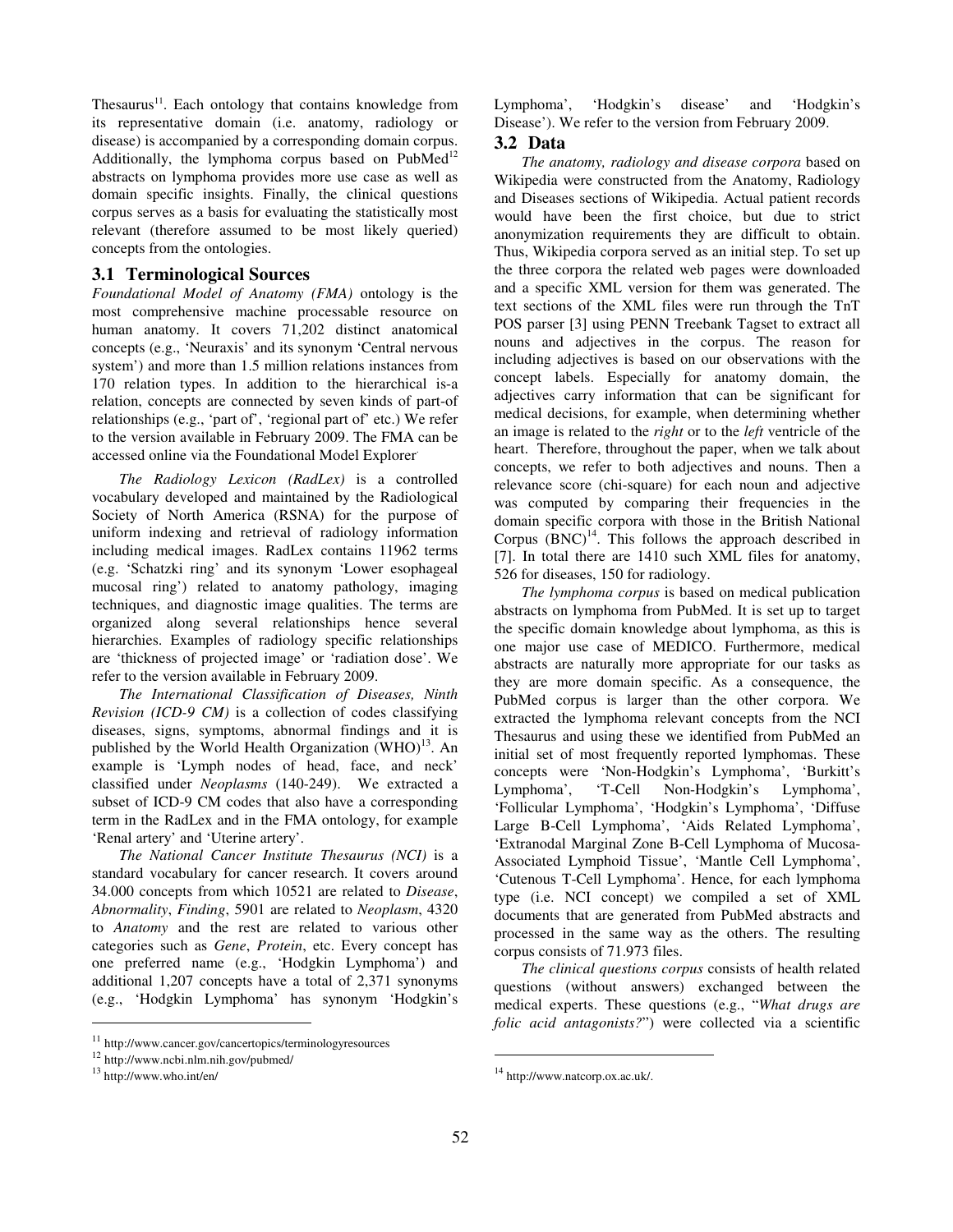survey and are available online at Clinical Questions  $Collection<sup>15</sup>$ . To create the clinical questions corpus we downloaded the categories *Neoplasms*, *Hemic and Lymphatic Diseases*, *Nervous System Diseases* and finally *Neonatal Diseases and Abnormalities* from the website. For each question and its relevant information we created a corresponding XML file and processed it to include POS information as above. In the clinical questions corpus there 624 such XML files. The clinical questions collection specifies three different categories for one question, which are *General Questions*, *Short Questions* and *Original Question* and these are different formulations of the same question. Whenever present, we included all formulations of the questions. Therefore, in one XML file there can be multiple formulations of one question, which are nevertheless all semantically equivalent. The final set consists of 1248 questions in total.

#### **3.3 Clinical Query Pattern Derivation**

The derivation of clinical query patterns consists of two steps. First step is the statistical profiling of domain ontology concepts based on corpora. Once the statistically most relevant ontology concepts are identified, the second step is to identify relations that hold between them. The result is a set of concept-relation-concept triplets to which we refer as clinical query patterns, in other words potential clinical queries. The statistical query pattern derivation process is explained in detail in Buitelaar *et al.* [4] and in Oezden Wennerberg *et al*. [10]. The resulting separate lists contain 19,337 concepts for FMA, 12,055 for RadLex and 3193 for ICD-9 CM.

Additionally, we used a list of concepts about liver lymphoma. These concepts are a set of representative image features used in the annotation of a liver image that shows symptoms of lymphoma. There are a total of 35 such image features to which we refer as image *concepts* for consistency. Some examples are 'benign', 'calcification', 'CT', 'diffuse', 'enlarged', etc. The statistically most relevant concepts are then identified on the basis of chisquare scores computed for nouns and adjectives in each corpus. Ontology concepts that are single words and that occur in the corpus, correspond directly to the noun/adjective that the concept is build up of. For example, the noun 'ear' from the Wikipedia Anatomy corpus corresponds to the FMA concept 'Ear', the noun 'x-ray' from the Wikipedia Radiology corpus corresponds to the RadLex concept 'X-ray', the adjective 'respiratory' from the Wikipedia Disease corpus to 'respiratory' from the ICD, etc. Thus, the statistical relevance of the ontology concept is the chi-square score of the corresponding noun/adjective.

In the case of multi-word ontology concepts, the statistical relevance is computed on the basis of the chi-

j

square score for each constituting noun and/or adjective in the concept name, summed and normalized over its length. Thus, relevance value for 'Lymph node', for example, is the summation of the chi-square scores for 'Lymph' and 'node' divided by 2. In order to take frequency into account, we further multiplied the summed relevance value by the frequency of the term. This assures that only frequently occurring terms are judged as relevant. A selection from the list of most relevant FMA, RadLex, ICD and Image concepts in their respective corpora are:

**Table 1. 5 most relevant FMA concepts in Wikipedia anatomy corpus.** 

| <b>Score</b> |  |
|--------------|--|
| 338724,00    |  |
| 314721,00    |  |
| 281961,00    |  |
| 219894,33    |  |
| 217815,33    |  |
|              |  |

**Table 2. 5 most relevant RadLex concepts in Wikipedia radiology corpus.** 

| <b>RadLex Concept</b> | <b>Score</b> |
|-----------------------|--------------|
| X-ray                 | 81901,64     |
| Imaging modality      | 58682,00     |
| Volume imaging        | 57855,09     |
| Molecular imaging     | 57850,00     |
| MR imaging            | 57850,00     |

**Table 3. 5 most relevant ICD concepts in Wikipedia disease corpus.** 

| <b>ICD Concept</b>       | <b>Score</b> |
|--------------------------|--------------|
| Acute                    | 21609,00     |
| Respiratory              | 16900,00     |
| Fistula                  | 8100,00      |
| Irritable bowel syndrome | 7793,68      |
| Pulmonary hemorrhage     | 6038,50      |

**Table 4. 5 most relevant concepts from an image on liver lymphoma in PubMed lymphoma corpus.** 

| <b>Image Concept</b> | <b>Score</b> |  |
|----------------------|--------------|--|
| Lymphoma             | 36711481,00  |  |
| Tumor                | 183184,00    |  |
| Diffuse              | 139129,00    |  |
| Infiltration         | 9409,00      |  |
| Neoplasm             | 2809,00      |  |

To obtain a more domain specific (i.e. medical) and more use case relevant (i.e. lymphoma) view, we profiled a selection of concepts from the ontologies solely on the Mantle Cell Lymphoma collection of the PubMed corpus (and we are currently extending the profiles to the rest of the lymphoma collections in the corpus). Table 5 shows the most relevant concepts from the ontologies according to their scores based on the PubMed corpus. For example, the

<sup>15</sup> http://clinques.nlm.nih.gov/JitSearch.html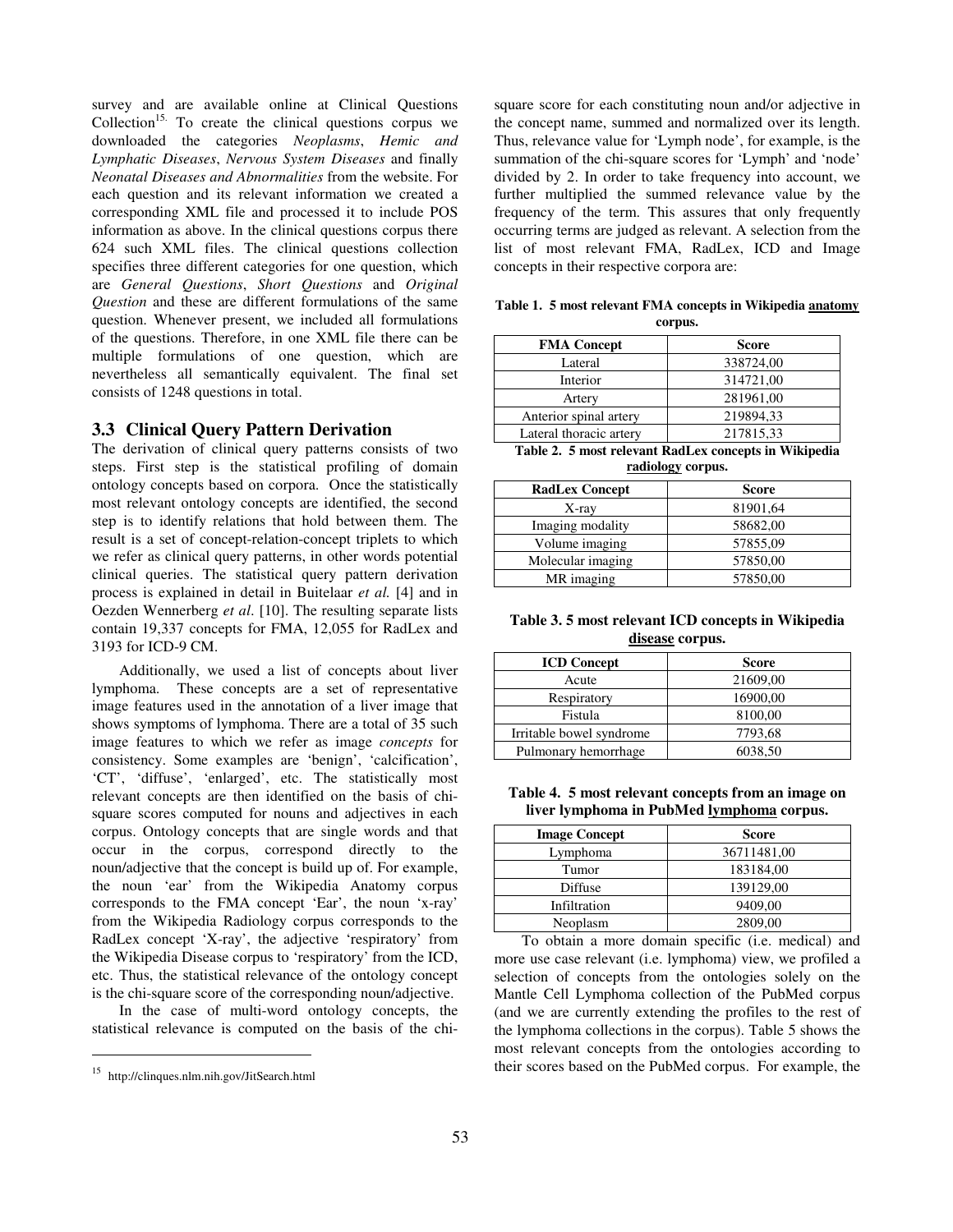'Lymphoma' concept, which is present in RadLex (but not in FMA) and which is also an image concept, has a relevance score of 36711481,00. This is based on its statistical analysis on the Mantle Cell Lymphoma collection of the PubMed corpus.

**Table 5. 5 most relevant concepts from ontologies in PubMed lymphoma corpus. 'yes' indicates that the concept is present in the ontology, otherwise a 'no'.** 

| Concept     | <b>FMA</b> | Rad. | Img. | <b>Score</b> |
|-------------|------------|------|------|--------------|
| Lymphoma    | no         | yes  | yes  | 36711481,00  |
| Large cell  |            |      |      |              |
| lymphoma    | no         | yes  | no   | 12491501,21  |
| Leukemia    | no         | yes  | no   | 613089,00    |
| Median      | no         | yes  | no   | 305809,00    |
| Normal cell | yes        | no   | no   | 240175,31    |

#### *3.3.1 Relation Extraction*

Discovering the relations between the statistically most relevant concepts is the next step for obtaining the clinical questions. Thus, we implemented a simple algorithm that traverses each sentence to find the pattern:

Noun Verb + Preposition Noun (Concept) (Relation) (Concept) In this pattern Verb+Preposition is the relation we look

for. Subsequently, we identified relations, e.g. 'recommended for' and obtained a set of term-relation-term triplets e.g., "lymphoma recommended for therapy". Eventually, we were able to identify 1082 non-unique relations (i.e. including syntactic variants such as analy*s*ed\_by and analy*z*ed\_by) from the PubMed lymphoma corpus (so far only from the Mantle Cell Lymphoma collection). The triplets thus demonstrate how concepts from different ontologies relate to each other specifically within the medical imaging context. Some patterns are:

**Table 6. Relations between the statistically most relevant concepts based on PubMed corpus, where R is for RadLex, F for FMA and I for Image concepts.** 

| Concept     | <b>Relation</b>        | Concept                |
|-------------|------------------------|------------------------|
| Lymphoma    | <i>associated with</i> | Adenocarcinoma         |
| (R, I)      |                        | (R)                    |
| Leukemia    | compared with          | Lymphoma               |
| (R)         |                        | (R, I)                 |
| Normal cell | micro-                 | Tonsil                 |
| (F)         | dissected from         | (F, R)                 |
| Cell        | detected by            | Flow                   |
| membrane    |                        | (R)                    |
| (F)         |                        |                        |
| Tumor       | found in               | Gastrointestinal tract |
| (R, I)      |                        | (R, F)                 |

# 4. Results

We compared the clinical query patterns with actual clinical questions from the clinical questions corpus to identify overlaps. In the first place, we concentrated on comparing the ontology concepts and in this paper we focus on reporting their results. We additionally discussed the patterns and results with clinical experts.

#### **4.1 Results on Clinical Questions Corpus**

For space reasons, we only display the detailed results from matching against *Neoplasms* questions. The concepts being matched are those from the ontologies that were identified as most relevant based on corresponding corpora. Table 7 shows the comparison results in detail (up to first 10, frequencies in paranthesis and number of different concept types in *italics* and paranthesis.) For example, 2653 most relevant FMA concepts (according to anatomy corpus), 827 RadLex, 95 ICD and 8 image concepts were compared against 358 questions about *Neoplasms*. In case of FMA there are 196 matches, for RadLex 303, for ICD 68 and for image concepts 25, where the same question might have been matched multiple times by different concepts. Table 8 shows a summary for the rest of the question categories. Finally, Table 9 displays a selection of the most and the least relevant ontology concepts (based on their corpus profiles) concepts and their occurrences in the questions.

#### **4.2 Analysis**

According to comparison results, more than half of the 358 *Neoplasm* questions, (%54,7) were matched by the FMA concepts. For RadLex the results were higher, %88,5 percent of the questions had correspondences among the RadLex concepts. Another clear observation was the high number of matches for the few (8) image concepts in the *Neoplasms* category, which was not the case in the other question categories. We believe the reason for this is that the image concepts come from a lymphoma image, they are profiled on the basis of the PubMed lymphoma corpus, which is a highly domain specific and use case relevant corpus and they are matched against questions about neoplasms also known as tumors related to cancers.

A parallel observation is that from a rather large set of FMA concepts (2653), only 33 different types of FMA concepts were found in the *Neoplasm* questions. From the smaller RadLex set, however, 76 different types were found. These profiles remained similar across question categories. So, we can say when the anatomy concepts occur in the questions then this is more of a small and focused set. It is not possible to say this for radiology concepts. Also for ICD or image concepts, the input set of concepts proved to be not large enough to be able to make statements. Acknowledging this as background information, the most significant observation for us, however, is the correlation between the relevance scores of the concepts and their occurrences in the questions. In contrast to our expectations, the concepts with the highest relevance scores did not occur more often in the questions, regardless of the category. The results showed rather the opposite; those concepts that showed up most often in the questions did in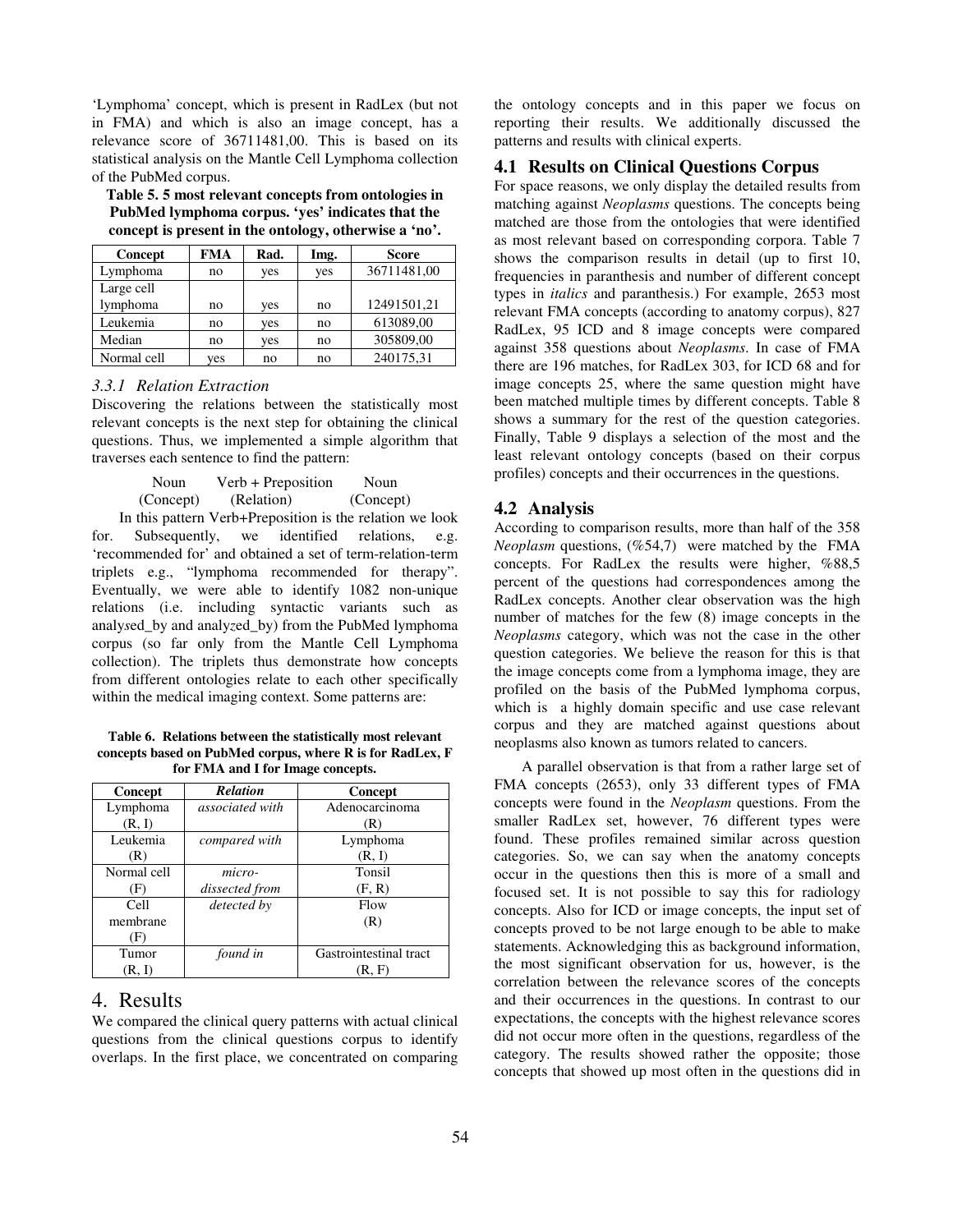fact have lower scores. This means the following; for predicting potential clinical queries our assumption that the most frequently occurring concepts would also be the most relevant ones shall be reversed. In other words, those concepts that have rather lower relevance profiles (because they occur too less i.e. too specific) are much more relevant for predicting clinical queries. This can be explained by the fact that, when the clinicians and radiologists search for information, they are mostly after a specific piece of information. That is, they have a special case at hand, for example a medical image (e.g., of liver) which show abnormal symptoms (e.g., of lymphoma), and they need to find targeted, specific information. First observations on comparing relations to clinical questions reveal caused by ("Is this anemia caused by iron deficiency?") and affected by ("Is platelet function affected by nonsteroidal antiinflammatory drugs?") to be most frequent.<br>Table 7 Comparison to Neoplasms on

| Table 7. Comparison to Neoplasms questions. |
|---------------------------------------------|

| <b>Neoplasms: # Questions: 358</b> |                        |  |  |
|------------------------------------|------------------------|--|--|
| FMA                                | Anterior(2),           |  |  |
| Total # of concepts: 2653          | $Artery(4)$ ,          |  |  |
| # of matches: 196                  | Carotid artery $(2)$ , |  |  |
| $(\%54,7)$                         | Coronary artery(2),    |  |  |
| (# of different types of           | Internal(2),           |  |  |
| concepts: 33)                      | Basal(7),              |  |  |
|                                    | Throcacic vertebra(2), |  |  |
|                                    | Basal cell(7),         |  |  |
|                                    | Renal cell(2),         |  |  |
|                                    | $Bone(2), \ldots$      |  |  |
| <b>RadLex</b>                      | $X-ray(2)$ ,           |  |  |
| Total # of concepts: 827           | Magnetic resonance     |  |  |
| # of matches: 303                  | $Imaging(1)$ ,         |  |  |
| (%84,6)                            | Dual energy x-ray      |  |  |
| (# of different types of           | absorbtiometry(1),     |  |  |
| concepts: 76)                      | Ultrasound(9),         |  |  |
|                                    | $Small(5)$ ,           |  |  |
|                                    | First(3),              |  |  |
|                                    | Artery(4),             |  |  |
|                                    | $Tissue(5)$ ,          |  |  |
|                                    | $Brain(8)$ ,           |  |  |
|                                    | Soft tissue $(1)$      |  |  |
| <b>ICD</b>                         | $Lung(8)$ ,            |  |  |
| Total # of concepts: 95            | Soft tissue(1),        |  |  |
| $#$ of matches: 68                 | Renal failure(2),      |  |  |
| (%22,4)                            | $Vagina(1)$ ,          |  |  |
| (# of different types of           | $Brain(8)$ ,           |  |  |
| concepts: 12)                      | Stomach(2),            |  |  |
|                                    | Tongue(2),             |  |  |
|                                    | Colon(14),             |  |  |
|                                    | Prostate $(22)$ ,      |  |  |
|                                    | Neck(2),               |  |  |
| Image                              | Tumor $(15)$ ,         |  |  |
| <b>Concepts</b>                    | Mass(10)               |  |  |
| Total # of concepts: 8             |                        |  |  |
| # of matches: 25                   |                        |  |  |
| (%6,9)                             |                        |  |  |
| (# of different types of           |                        |  |  |
| concepts:2)                        |                        |  |  |

| Table 8. Comparison to rest of the questions (concept)      |
|-------------------------------------------------------------|
| frequencies in paranthesiss and number of different concept |
| types in <i>italics</i> and paranthesiss).                  |

| Hemic &<br>Lymphatic<br><b>Diseases</b><br># of Questions                      | # of matches<br>and<br>(# of different<br>types of                 | <b>FMA</b> | 67(%22,6)         |
|--------------------------------------------------------------------------------|--------------------------------------------------------------------|------------|-------------------|
| 296                                                                            | concepts:85)                                                       | Rad.       | $181(\%63,1)$     |
|                                                                                |                                                                    | <b>ICD</b> | $11($ %3,7)       |
|                                                                                |                                                                    | Img.       | (%1,6)            |
| <b>Neonatal</b><br>Diseases &<br><b>Abnormalities</b><br># of Questions<br>294 | # of matches<br>(# of different<br>types of<br>concepts:90)        | <b>FMA</b> | 197(%67)          |
|                                                                                |                                                                    | Rad.       | 201<br>$(\%68,3)$ |
|                                                                                |                                                                    | <b>ICD</b> | 11<br>$(\%3,74)$  |
|                                                                                |                                                                    | Img.       | 5(%1,7)           |
| <b>Nervous</b><br><b>System</b><br><b>Diseases</b><br># of Questions<br>300    | # of matches<br>and<br>(# of different<br>types of<br>concepts:78) | <b>FMA</b> | 38(%12,6)         |
|                                                                                |                                                                    | Rad.       | 194 (%64)         |
|                                                                                |                                                                    | <b>ICD</b> | 13(%4,3)          |
|                                                                                |                                                                    | Img        | $(\%1,6)$         |

**Table 9. 5** *most* **and** *least* **relevant concepts from the ontologies. F = FMA, R = RadLex, I = Image concepts.** 

| Concept                | <b>Relevance</b> | Freq. in         |
|------------------------|------------------|------------------|
|                        |                  | <b>Ouestions</b> |
| Lymphoma $(R, I)$      | 36711481,00      | 2                |
| Large cell lymphoma(R) | 12491501,21      |                  |
| Leukemia (R, I)        | 613089,00        | 0                |
| Median $(R)$           | 305809.00        | 0                |
| Normal cell (F)        | 240175,31        | $\Omega$         |
| Prostate $(F,R)$       | 441,00           | 66               |
| Blood(F,R)             | 3133,52          | 52               |
| Iron $(F, R)$          | 1,25             | 36               |
| Hemoglobin $(F,R)$     | 1521,00          | 30               |
| Platelet(R)            | 25.00            | 26               |

So far we have compared the concepts and the relations to the questions independent of each other, to be able to obtain maximum information. However, we conducted first experiments to compare them in combination (e.g. lymphoma recommended for therapy), which naturally, returned less matches. The most probable two reasons for this can be that the clinical questions corpus is not sufficiently domain conformant as it is compiled based on the questions asked among the family physicians.